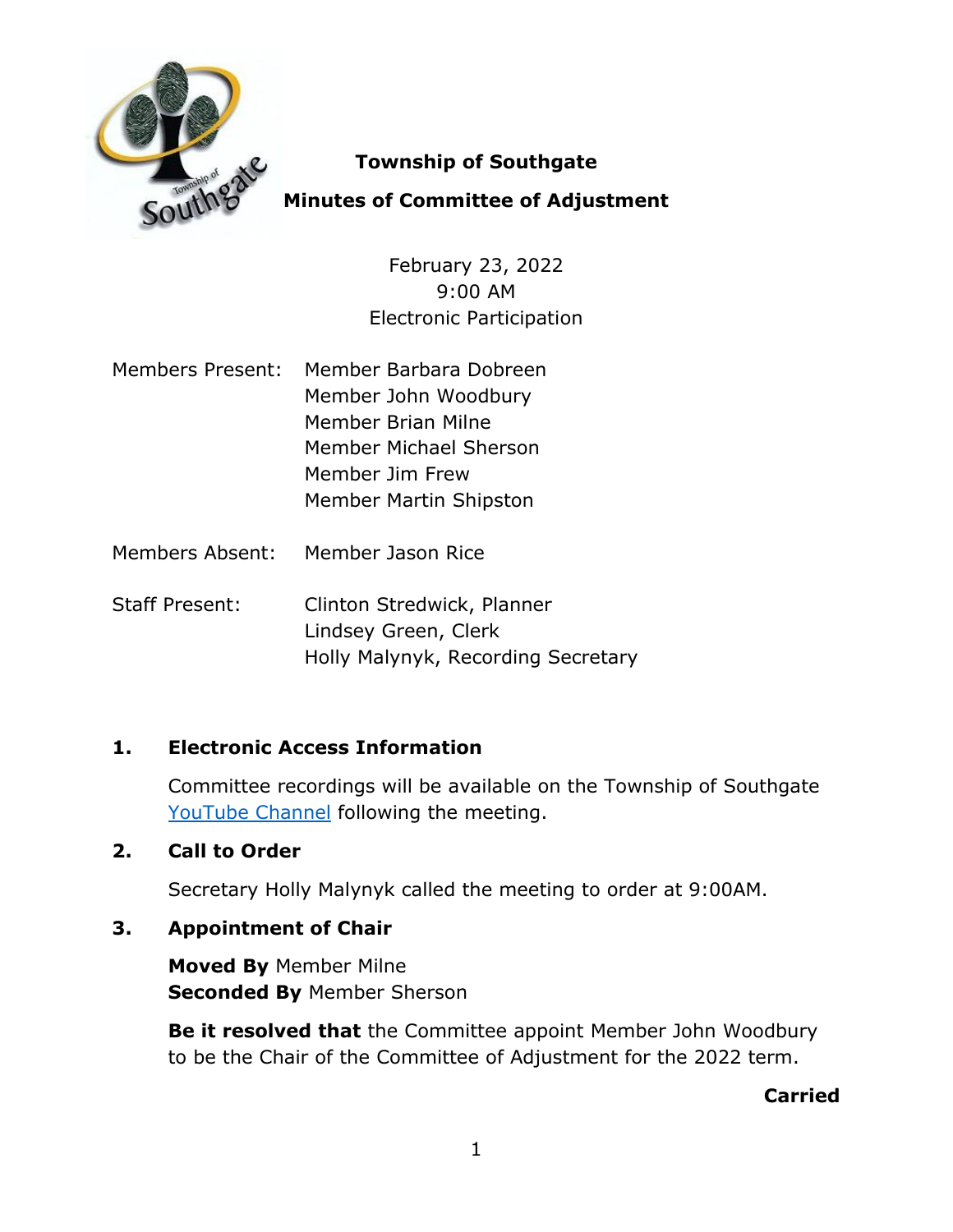### **4. Appointment of Vice Chair**

**Moved By** Member Milne **Seconded By** Member Shipston

**Be it resolved that** the Committee appoint Member Michael Sherson to be the Vice Chair of the Committee of Adjustment for the 2022 term.

**Carried**

### **5. Confirmation of Agenda**

**Moved By** Member Dobreen **Seconded By** Member Shipston

**Be it resolved that** the Committee confirm the agenda as presented.

**Carried**

### **6. Declaration of Pecuniary Interest**

No one declared a pecuniary interest related to any item on the agenda.

## **7. Adoption of Minutes**

**Moved By** Member Milne **Seconded By** Member Shipston

**Be it resolved that** the Committee approve the minutes from the November 24, 2021 Committee of Adjustment meeting as presented.

#### **Carried**

#### **8. OACA 2022 Annual Conference**

**Moved By** Member Milne **Seconded By** Member Shipston

**Be it resolved that** the Committee of Adjustment approve Member Frew, Member Sherson and Member Dobreen to attend the 2022 Annual OACA Conference.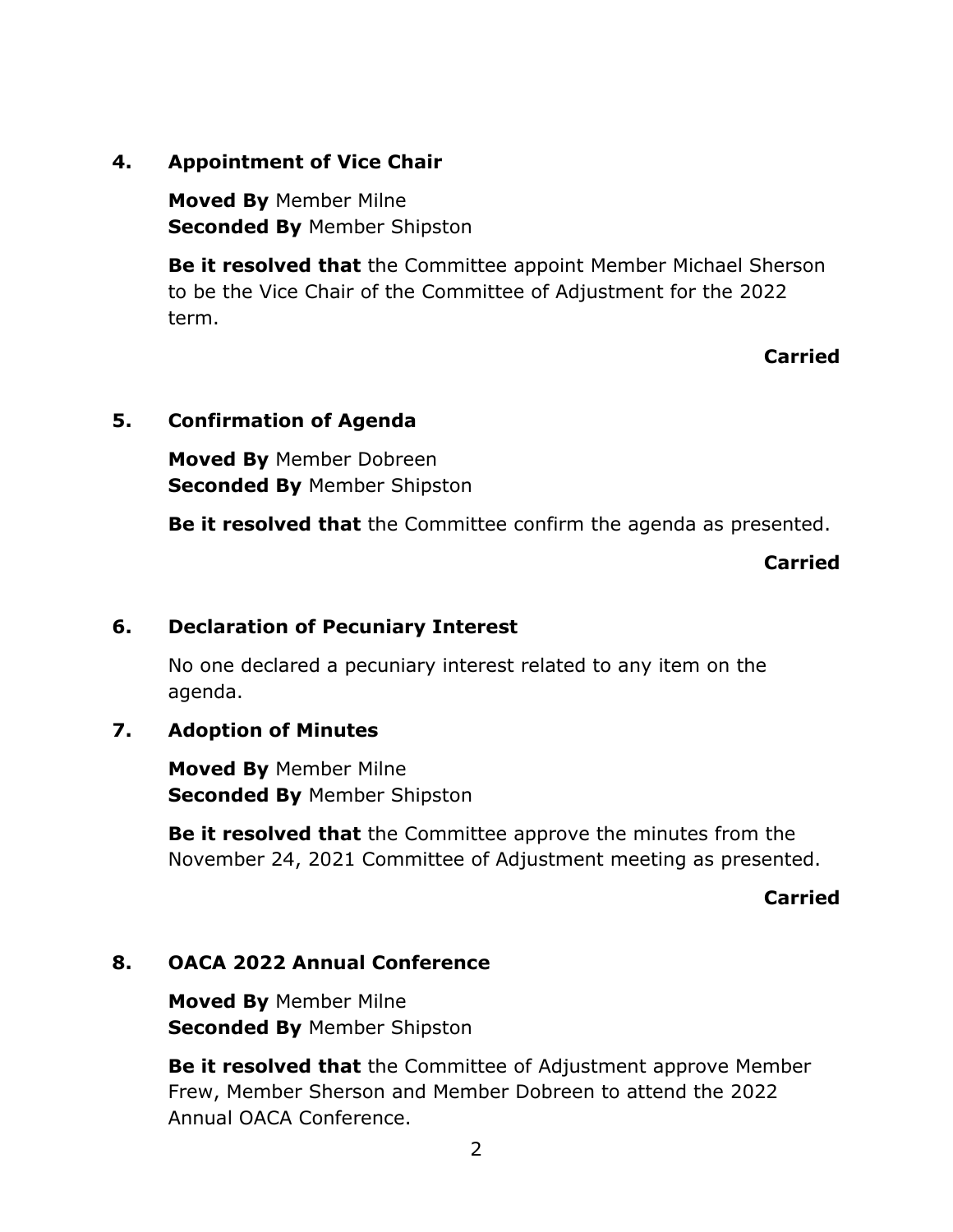Member Frew joined the meeting at 9:10AM.

#### **9. Hearing**

## **9.1 B15-21- Murray Calder, Con 3, Pt Lot 43 RP16R11535 Part 1, Geographic Township of Egremont**

#### **9.1.1Application and Notice of Public Hearing**

**The Purpose** is to sever a small 0.65acre lot and add it to the abutting corner lot that is only 0.35acres. The addition will allow for the construction of a small barn for maximum of 2 horses for transportation purposes. The severed lot will have frontage on Grey Road 109 and will require access for the proposed barn. The retained lot will have frontage on Grey Road 109 and Southgate Road 12 and still be approximately 20 acres in size.

**The Effect** would be to enlarge the small corner lot to 1 acre in size to allow for the small horse barn to be constructed. The retained lot will continue to be used for agriculture.

#### **9.1.2 Comments Received from Agencies and the Public**

Planner Clinton Stredwick reviewed comments received from Bell Mobility, Historic Saugeen Metis, Township of Southgate Public Works, County of Grey and the Saugeen Valley Conservation Authority. There were no comments received from members of the public.

#### **9.1.3Applicant or Agent**

The Applicant was present and spoke about the proposed severance.

#### **9.1.4 Committee Member Questions**

Members asked questions and staff provided responses.

#### **9.1.5 Comments and Planning Report**

Planning Stredwick reviewed his planning report and explained the intent of the proposal.